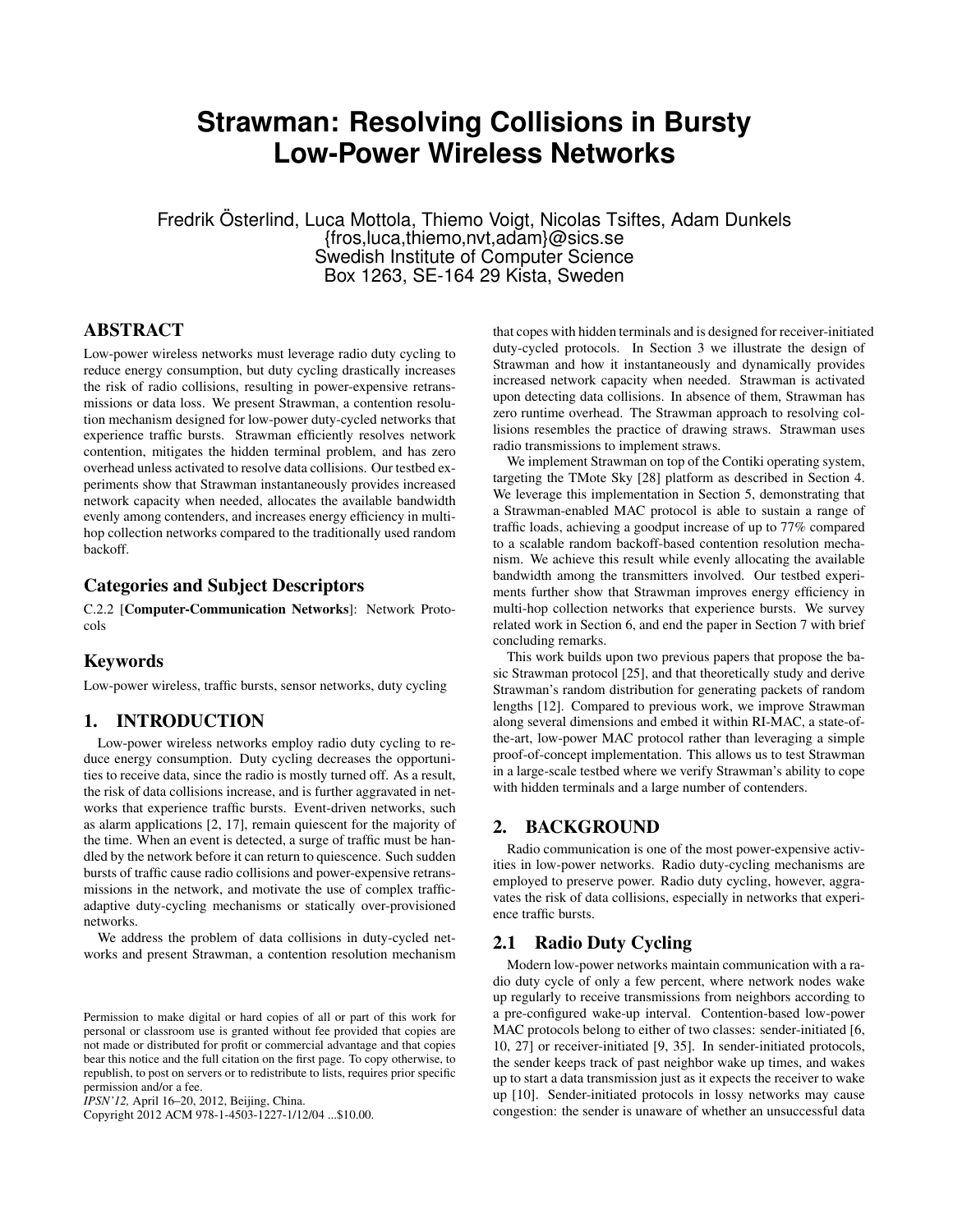

Figure 1: Receiver-initiated radio duty cycling. The sender wakes up and awaits a data probe. Upon receiving a probe, the data packet is sent. Both nodes turn off their radios after the acknowledgement.

transmission is due to link fluctuations, packet collisions, or bad wake up synchronization. The sender therefore repeatedly transmits the same data packet until it is acknowledged, or until it times out after a full wake-up interval.

Receiver-initiated duty-cycling protocols use data probes; nodes wake up periodically and probe for incoming data with a probe transmission. Neighbors that want to send data wake up just before they expect the data probe, and immediately transmit their data upon receiving such a probe, see Figure 1. The subsequent acknowledgement also serves as another data probe, enabling several data packets to be transmitted in a single wake-up. In contrast to sender-initiated protocols, receiver-initiated protocols do not repeatedly transmit radio packets if the data packet is lost. Therefore, compared to sender-initiated protocols, receiver-initiated protocols may offer lower congestion and higher throughput [9].

Duty-cycling mechanisms such as WiseMAC [10] and X-MAC [6] configure their wake-up intervals high enough to avoid collisions, but as low as possible not to waste energy on waking up when there is no data to be received. Another set of protocols additionally adapt their wake-up intervals throughout network operation to accommodate for varying traffic loads [1, 15].

## 2.2 Traffic Peaks

Traffic load variations are common in sensor networks. If all traffic flows in a network are static and known a priori, for instance by having fixed packet transmission schedules and time synchronization in a network, radio duty-cycling overhead can be minimized to a great extent [7]. Such networks are, however, uncommon. By contrast, many networks inherently induce traffic peaks. Consider an event-driven network, such as an alarm network, that lays dormant for an extended period of time until an event occurs. Upon detecting the event, several nodes simultaneously report it, causing a sudden burst of network traffic [17]. Other common reasons for temporarily increased network traffic include network code updates [21], and bulk downloads of sensor data [18].

Traffic peaks occur also in periodic data collection networks. The introduction of a new node causes neighbor discovery services to temporarily generate more network traffic [3]. Moreover, the network topology can change rapidly due to bursty links, generating further traffic [34]. Even in stable collection networks, a router that forwards data from other nodes will experience traffic peaks, due to randomness in data generation and forwarding times.

#### 2.3 Collisions in Duty-Cycled Networks

Traffic peaks increase the risk of radio collisions in a duty-cycled network. Data collisions occur when multiple transmissions arrive at a receiver simultaneously, causing data loss and retransmissions. The risk of data collisions is aggravated in duty-cycled networks, since a receiver is awake less, and thus has fewer opportunities to receive data. Data collisions do not necessarily cause data loss; if one transmission is stronger than all others the receiver may still successfully decode it. This phenomenon is called capture effect [20]. Several protocols have exploited it, e.g., for fast flooding [22].



Figure 2: Receiver-initiated MAC protocols outperform senderinitiated in networks with hidden terminals and high traffic, since the sender-initiated network is flooded with colliding data packets.

Most low-power protocols are designed to cope with data collisions to some extent; typically using random backoff times before attempting to retransmit a packet to a busy receiver. However, in networks with bursty traffic, backoff mechanisms result in high latency and energy costs, since data packets may again collide at the receiver when they are retransmitted.

We perform a simple experiment that demonstrates how random backoff behaves in a congested network, using both a receiverinitiated and a sender-initiated protocol. The experiment is performed on the TWIST testbed [14], where a large set of neighbors send data to a single node, causing severe network congestion. Figure 2 shows that, as expected, the receiver-initiated network (RI-MAC) achieves a significantly higher receiver goodput than the sender-initiated network (X-MAC). This is due to packet floods in the sender-initiated network: when a lost data packet is not acknowledged by the receiver, the sender floods the network for a full wake-up interval (1 second), causing further data collisions. This experiment shows that receiver-initiated protocols have better performance than sender-initiated protocols in severely congested networks, and that random backoff does not fully avoid data collisions. Indeed, although the sender-initiated protocol should refrain from transmitting when it detects ongoing transmissions, data collisions still occur due to hidden terminals.

#### 2.4 Hidden Terminals

The hidden terminal problem occurs when two or more nodes that are outside each others' communication ranges send data to the same receiver. Data transmissions may therefore collide at the receiver without the senders noticing; the nodes are hidden to each other. RTS/CTS schemes have long been used to mitigate the hidden terminal problem [36]. Data transmissions are preceded by a transmission request message (RTS). If the medium is available and the transmission is granted (CTS), any potentially interfering neighbor refrains from accessing the medium for the duration of the data transmission.

In the context of low-power wireless, however, traditional RT-S/CTS protocols have been shown to induce a high overhead. Polastre et. al. show that an RTS/CTS mechanism can have an overhead of several hundred percent in low-power networks with small data payloads [27]. In receiver-initiated protocols, the problems of traditional RTS/CTS-based protocols are further aggravated: due to the implicit sender-synchronization by data probes, the RTS messages themselves collide at the receiver.

#### 3. STRAWMAN

Strawman is a contention resolution mechanism designed for receiver-initiated radio duty-cycling protocols. Upon detecting data packet collisions, Strawman dynamically and instantaneously enables increased network capacity by quickly receiving data from several neighbors, and has otherwise zero overhead.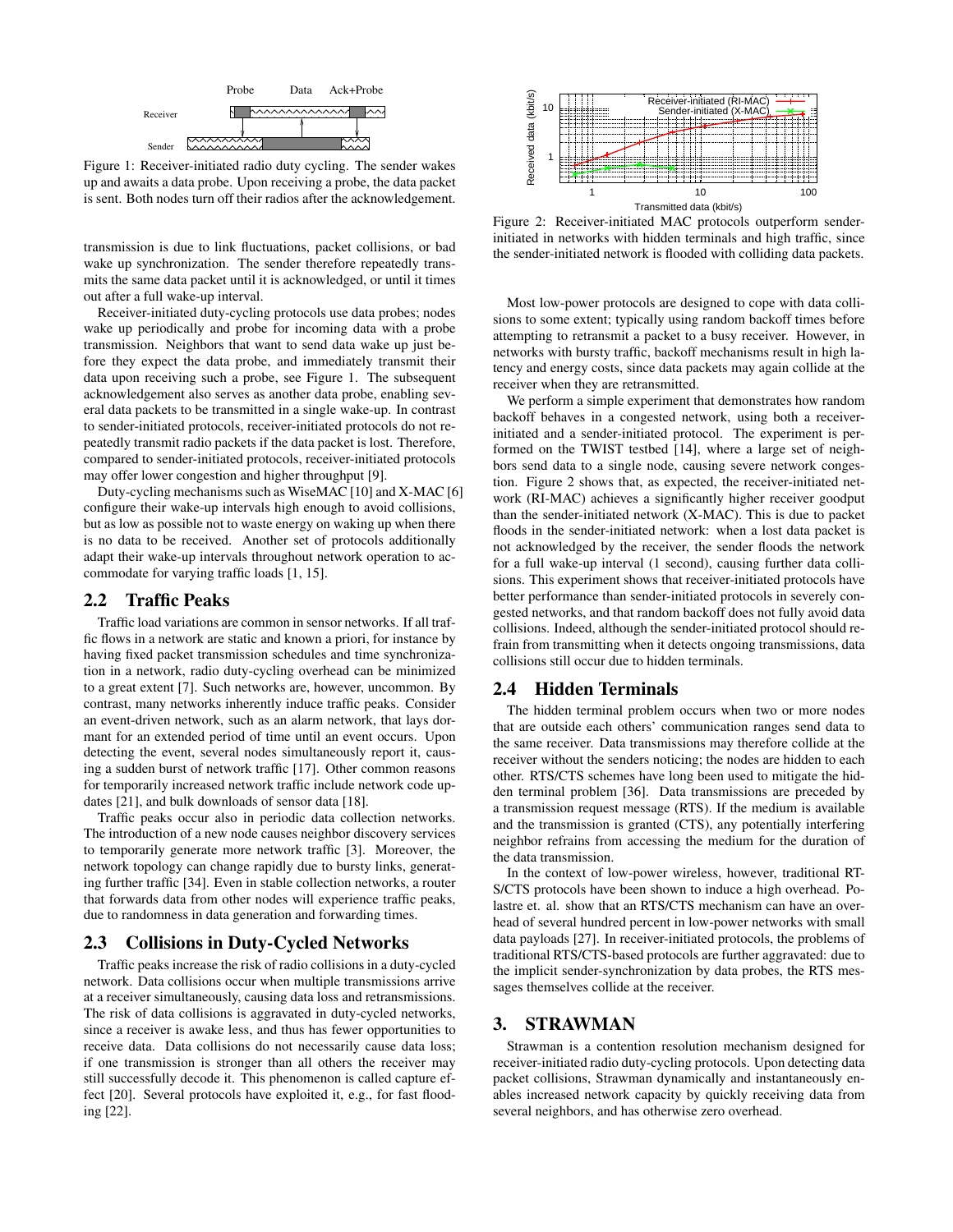

Figure 3: Strawman senders "draw straws" to gain channel access by simultaneously transmitting COLLISION packets with randomly picked lengths, resulting in a deliberate collision. The receiver does not have to correctly decode any of the COLLISION packets, but only needs to measure the duration of the collision. The sender with the longest COLLISION gains channel access and sends its packet. The process is repeated until all packets are sent.

## 3.1 All Transmit Simultaneously

We have designed Strawman for receiver-initiated MAC protocols, leveraging the implicit sender synchronization due to receiverinitiated operation. The receiver probes the channel for incoming data by transmitting a data probe packet. Next, neighboring devices with receiver-destined data transmit their DATA packets. In presence of multiple transmitters, the packets may collide at the receiver. Strawman intervenes at this stage *only if* a collision actually occurs. Note that the receiver samples the channel while waiting for a data packet, and regards channel activity without successfully receiving a packet as an indication of radio collisions.

Upon detecting a data collision, indicated by radio activity that exceeds the Clear Channel Assessment (CCA) threshold, the receiver sends a COLLISION REQUEST packet. The senders interpret this packet as the beginning of a Strawman *round*, and contend for the channel by sending a COLLISION packet of random length. The receiver estimates the length of the longest COLLISION packet by sampling the received signal strength. The receiver then broadcasts a DECISION packet containing the longest measured length, implicitly informing the corresponding transmitter that it is now granted access to the channel. While the selected transmitter transfers the DATA packet, the other contenders remain silent, as they also recognized *not* to be given access to the channel based on the information in the DECISION packet. The subsequent COLLISION REQUEST broadcasted by the receiver both initiates a new Strawman round and acknowledges the previously received data packet. In the case that several contenders have chosen the same random length and their DATA packets have collided, the receiver nevertheless sends another COLLISION REQUEST since it has detected the contenders' transmissions by sampling the channel. This process repeats until all contenders have successfully sent their DATA packets. Figure 3 depicts an example execution with Strawman that schedules and transfers three data packets.

Strawman's COLLISION and DECISION packets provide a functionality similar to RTS/CTS handshakes [36], but allow *multiple* transmitters to request access to the channel *simultaneously*.

#### 3.2 Collisions of Random Length

The random lengths of COLLISION packets effectively determine which transmitter is granted access to the channel. In a sense, this resembles random back-off techniques, as it is still a random choice at the transmitter side that regulates channel access. However, in Strawman the contenders *actively* compete for the channel, using the COLLISION packet to inform the receiver on their random choice. Unlike random back-off techniques, this entails that the other contenders also know that they are *not* given access to the channel, based on the DECISION packet.

We use a truncated decreasing geometric distribution to draw the random lengths of COLLISION packets. Compared to the more common uniform distribution, a truncated geometric distribution

provides higher variance within a bounded interval for random samples. In Strawman, this translates into better scalability [12].

We use a granularity of 7 bytes for the COLLISION packet length. 7 bytes correspond to a transmission time of  $224\mu s$  at  $250$  kbits/sthe bandwidth of our target radios—enabling an accurate estimation of the COLLISION packet length, as we report in Section 5.1.

#### 3.3 Multi-channel Operation

Strawman reduces contention by multi-channel operation; the receiver randomly selects which radio channel the senders should use. Like A-MAC [9], we allocate a pre-determined channel for the transmission of the initial data probe packets and then, for the DATA transfer and any subsequent Strawman rounds, all communication takes place on another radio channel. Particularly, the initial data probe contains an entry indicating the radio channel to use next. Upon receiving the data probe, every contender immediately switches to the indicated channel prior to sending the DATA packet. When the execution completes, all involved nodes return to the initial channel.

#### 4. IMPLEMENTATION

We have implemented Strawman on Contiki, targeting the TMote Sky [28] platform equipped with 802.15.4-compliant CC2420 radios. As experimental and evaluation platform for Strawman, we implement our own version of RI-MAC [35], and extend it with multi-channel operation. Our implementation of RI-MAC uses wakeup schedule synchronization [10], and hop-by-hop acknowledgments.

We use this implementation of RI-MAC to evaluate Strawman's performance. For comparison, we build another version of RI-MAC with a random backoff-based contention resolution mechanism. In addition, we extend it with the geometric distribution proposed by SIFT [17] to increase contender scalability. We use a delay granularity of  $320\mu s$ —a minimum slot size enforced by the radio's turnaround time, also used by the original implementation of RI-MAC [35].

Length estimation. We implement the transmission of COLLISION packets as 802.15.4 frame transmissions. On every node, we preload a COLLISION packet in the radio's outgoing buffer, similarly to existing work [29, 24]. This improves the overall latency and allows for synchronized transmissions of COLLISION packets from multiple transmitters—the key to correctly determine the length of the longest COLLISION packet at the receiver.

We implement COLLISION packet length estimation by subsequent Clear Channel Assessment (CCA) checks at the receiver. We experimentally calibrate the number of CCA checks that are to return an indication of "busy channel" to determine a correct COLLI-SION length estimate. Unless otherwise specified, we always use the CC2420's default CCA threshold of -77 dBm.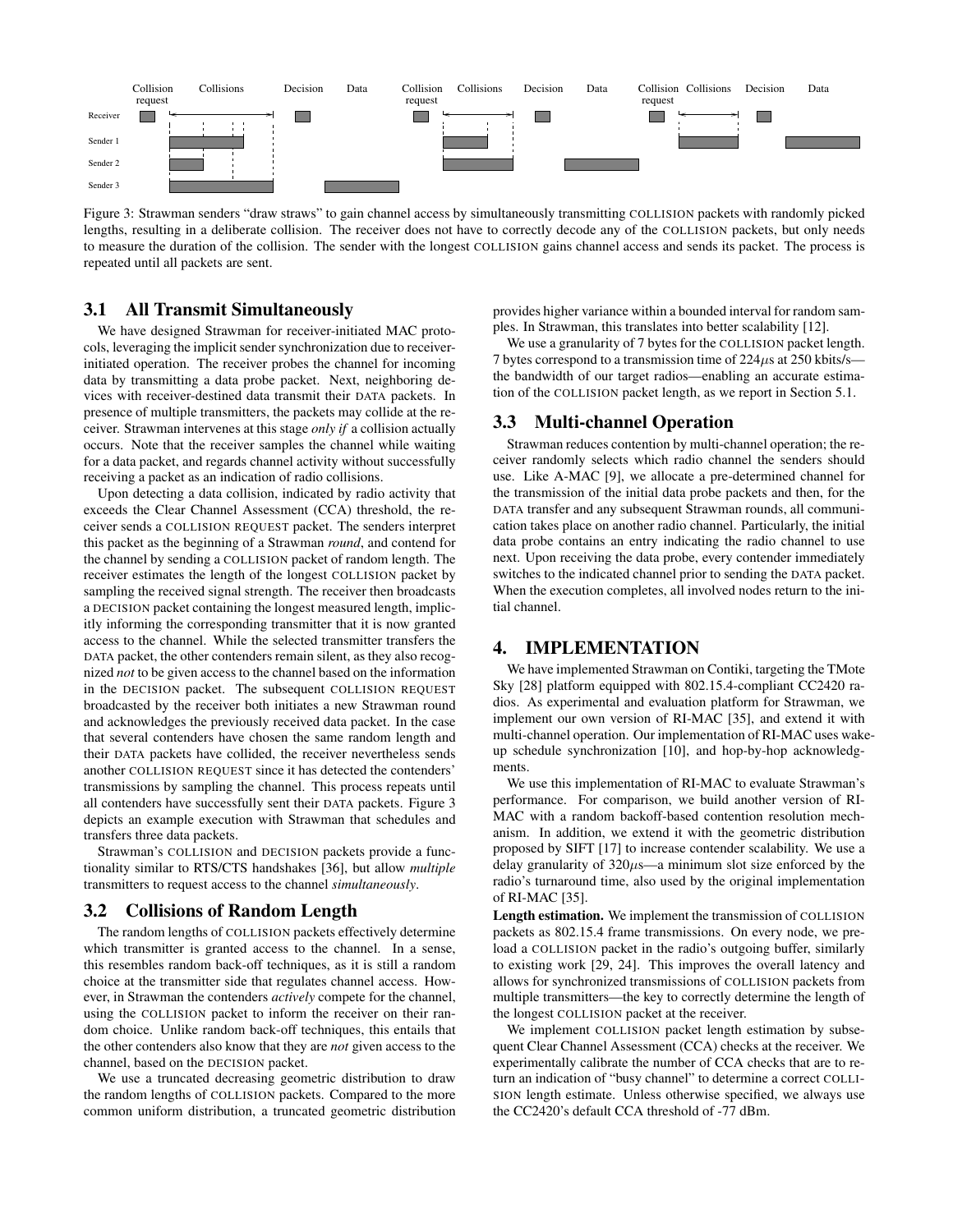

Figure 4: Signal strength profile of Strawman resolving collisions from 10 simultaneous contenders.

Alleviating channel noise. By relying on subsequent CCA checks to estimate packet lengths, we risk confusing channel noise with COLLISION transmissions. We leverage two simple techniques to alleviate the problem. First, as the transmissions of COLLISION packets from the contenders are synchronized, the receiver knows exactly when they occur, and starts sampling the channel immediately *before* this time. If the channel is busy, Strawman aborts its operation, as this condition indicates channel noise. Similarly, if a receiver estimates a longer COLLISION packet length than possible, it assumes channel noise and aborts its operation. If two consecutive Strawman rounds experience either of these conditions and also fail to receive DATA packets, the receiver returns to sleep and will operate on a different radio channel the next wake-up as described in Section 3.3.

Example run. Figure 4 shows a signal strength profile of a Strawmanenabled network operating on a single radio channel. These patterns correspond to a concrete execution of the processing intuitively described in Figure 3.

The setup in Figure 4 includes one receiver and ten contenders in the same collision domain. The individual Strawman rounds can be identified by the signal strength patterns. Starting from the leftmost side of the picture, a RI-MAC data probe is sent at time 0 ms, resulting in simultaneous data transmissions between 2 ms and 3 ms from all 10 contenders. These data packet transmissions collide at the receiver.

The collision causes the activation of Strawman, with the COL-LISION REQUEST packet being sent out by the receiver at about 4 ms. In the first Strawman round, all 10 contenders transmit COL-LISION packets, starting at about 5 ms. The signal strength profile of this phase indeed suggests that multiple COLLISION packets of different lengths collide. The receiver measures the length of the longest COLLISION packet, and sends out the DECISION packet at about 9.5 ms. The contender granted channel access transmits the data packet at 11 ms and drops out the following Strawman round, where the remaining contenders will repeat the same procedure.

At the rightmost side of the picture, only one contender is left. As a result, the COLLISION phase is shorter: with fewer contenders the probability to be granted channel access with a smaller COLLI-SION length increases. The 10th DATA packet is finally acknowledged at time 105 ms.

## 5. EVALUATION

We evaluate Strawman's performance along several dimensions. Our results reveal several key findings:

- Our technique for estimating the length of COLLISION packets, which determines which node is granted channel access, is accurate in a range of different situations, as illustrated in Section 5.1.
- Strawman has no overhead when data collisions do not occur,

and a limited energy cost when data collisions are resolved, as we illustrate in Section 5.2.

- A Strawman-enabled MAC protocol can sustain a range of different traffic loads, quickly reacting to changing conditions, and does so by evenly allocating the available bandwidth, as we show in Section 5.3 and 5.4.
- Strawman's performance is a result of its ability to cope with hidden terminals efficiently: we investigate the presence of hidden terminals in our experimental setup and how Strawman reacts to them in Section 5.5, comparing its performance against that of Black Burst [33].
- In a realistic scenario using standard tree routing protocols, Strawman makes the network much more robust to sudden traffic bursts and significantly reduces the corresponding energy overhead, as we show in Section 5.6.

Based on these results, we argue that Strawman is a welcome addition to receiver-initiated low-power MAC protocols. By not imposing any additional overhead in absence of collisions, it allows the MAC protocol to run without unnecessary performance penalties. Should collisions occur, Strawman quickly intervenes to resolve them efficiently.

#### 5.1 Collision Length Estimation

Strawman relies on accurately estimating COLLISION lengths. A COLLISION length estimation determines who wins channel access via the subsequent DECISION transmission. If the COLLISION length is underestimated, multiple contenders may transmit DATA packets simultaneously, causing collisions. On the other hand, if it is overestimated, no contender will send its DATA. We now perform a set of micro-benchmarks to assess how effective our channel sampling technique is for estimating COLLISION lengths.

#### *5.1.1 Collision Lengths*

We study how the COLLISION length affects the accuracy of packet length estimation. We use two TMote Sky nodes configured as receiver and contender. The receiver periodically probes the channel for incoming data. The contender replies with a COL-LISION packet of varying length. For every possible COLLISION length, we run at least 350 repetitions of the experiment. We furthermore use two different distances between the nodes: a *near-by* contender is placed 0.5 m. from the receiver, a *distant* contender is 10 m. from the receiver. We decrease the transmission power of the distant contender, so that it can barely communicate with the receiver. The receiver uses the CC2420's default CCA threshold of -77 dBm.

Results. Figure 5a shows the median error in estimating the COL-LISION length, against the actual transmitted length. The error bars reflect the minimum and the 98th percentile of the estimated lengths. We observe that 98% of the estimations are within the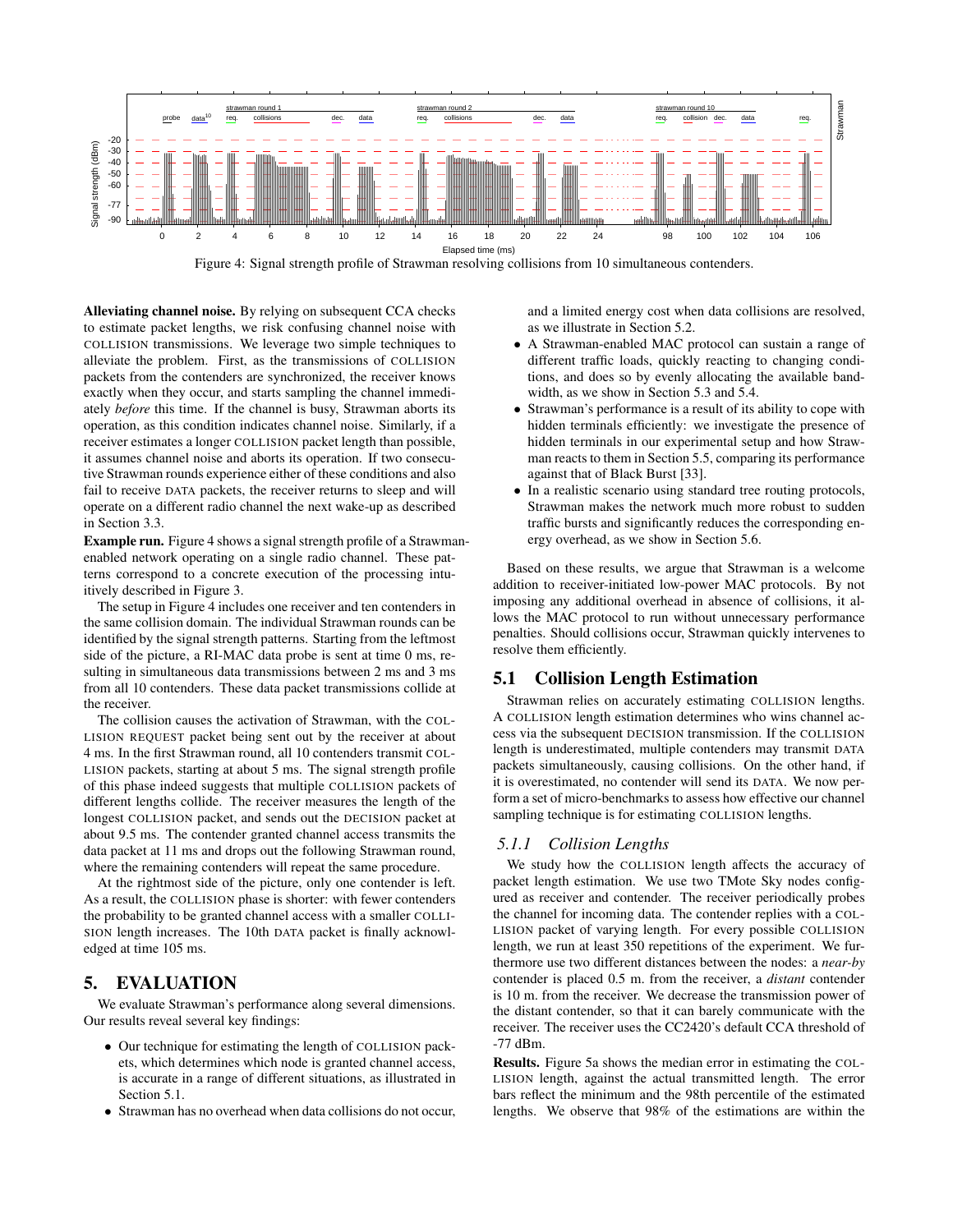

(a) The COLLISION length estimation error remains within the 7-byte granularity for both near-by and distant contenders.



(b) The COLLISION length is accurately estimated when received with signal strength above the CCA threshold.



(c) The COLLISION length is accurately estimated when the external interference is below the CCA threshold.



(d) The contender with the longest COLLISION packet wins channel access and sends data (up to -77dBm) unless its COL-LISION is too weak to be detected, in which case the contender with the shorter COLLISION packet wins.

Figure 5: Micro-benchmarks: Strawman accurately estimates the lengths of COLLISION packets (a) of different lengths, (b) received with different signal strengths, (c) under external interference, and (d) under interference from an out-of-range contender.

7-byte level of granularity used in our implementation, indicated by the shaded area in the chart. This shows that in almost all cases a Strawman-enabled receiver accurately estimates the length of the COLLISION packet of a single contender, in absence of interference.

Figure 5a also illustrates the effect of distance, and therefore sig-

nal strength, on length estimation accuracy: packets from a distant contender are underestimated and packets from a near-by contender are overestimated. This phenomenon is an artifact of CC2420's CCA that is calculated from a moving average of the last 8 received signal strength values. Nevertheless, 98% of length estimations of both distant and near-by contenders' packets are still within the 7 byte level of granularity.

## *5.1.2 Collision Signal Strengths*

We study how COLLISION packets' received signal strengths affect the accuracy of packet length estimation. We use the same experimental setup as above but also vary the receiver-contender distance to generate different signal strengths at the receiver. The receiver logs the signal strength of each received COLLISION packet along with the corresponding length estimate.

Results. Figure 5b shows the ratio of COLLISION length estimations inside the 7-byte level of granularity. In a real network, bad length estimations decrease network performance and cause data collisions. This experiment shows that bad length estimations are uncommon unless the COLLISION packet's signal strength is close to the CCA threshold.

## *5.1.3 Interference from External Noise*

We study how external radio interference affects the accuracy of packet length estimation. We use two TMote Sky nodes: one receiver and one contender set 3 m. apart. In addition, to obtain repeatable experiments, we leverage the method by Boano et al. [5] to generate a constant and controllable interference, using a third TMote Sky node as interferer. We control the signal strength of external radio interference by moving the interferer closer to the receiver. We ensure that the single contender always receives the COLLISION REQUEST packet and sends the corresponding COLLI-SION. The receiver logs the noise level immediately before sending the COLLISION REQUEST packet as well as the COLLISION length estimation.

Results. As expected, Figure 5c shows that the correctness of our COLLISION length estimation starts falling outside the 7-byte granularity level only as the interference level approaches the CCA threshold. Under these conditions, the receiver is unable to discern the transmission of a COLLISION packet from noise. Similar situations, however, would break most traditional transmission schemes based on CCA checks. Indeed, the CCA check would always indicate the channel as busy. The transmission scheme would react first by deferring the transmission, and then ultimately dropping the packet upon expiration of a timeout or after a maximum number of CCA checks.

### *5.1.4 Interference from Out-of-range Contenders*

A distant Strawman contender that receives a COLLISION RE-QUEST and sends back COLLISION packet may be unable to reach the receiver due to asymmetric or fluctuating radio links. In our final micro-benchmark, we study how such out-of-range contenders affect the outcome of Strawman rounds with multiple contenders.

We use three TMote Sky nodes: one receiver and two contenders. One contender is kept *near-by* the receiver at 0.5 m. whereas we vary the distance of the second contender from the receiver, from 0.5 to 20 m. We configure the output power so that the receiver cannot hear the moving contender at 20 m. distance. To obtain a controlled setting, we configure the two contenders to use fixed COLLISION lengths, rather than the previous random lengths. Particularly, the near-by contender always competes with the shortest possible COLLISION length (0 bytes payload), whereas the moving contender uses the longest possible (112 bytes payload). Therefore,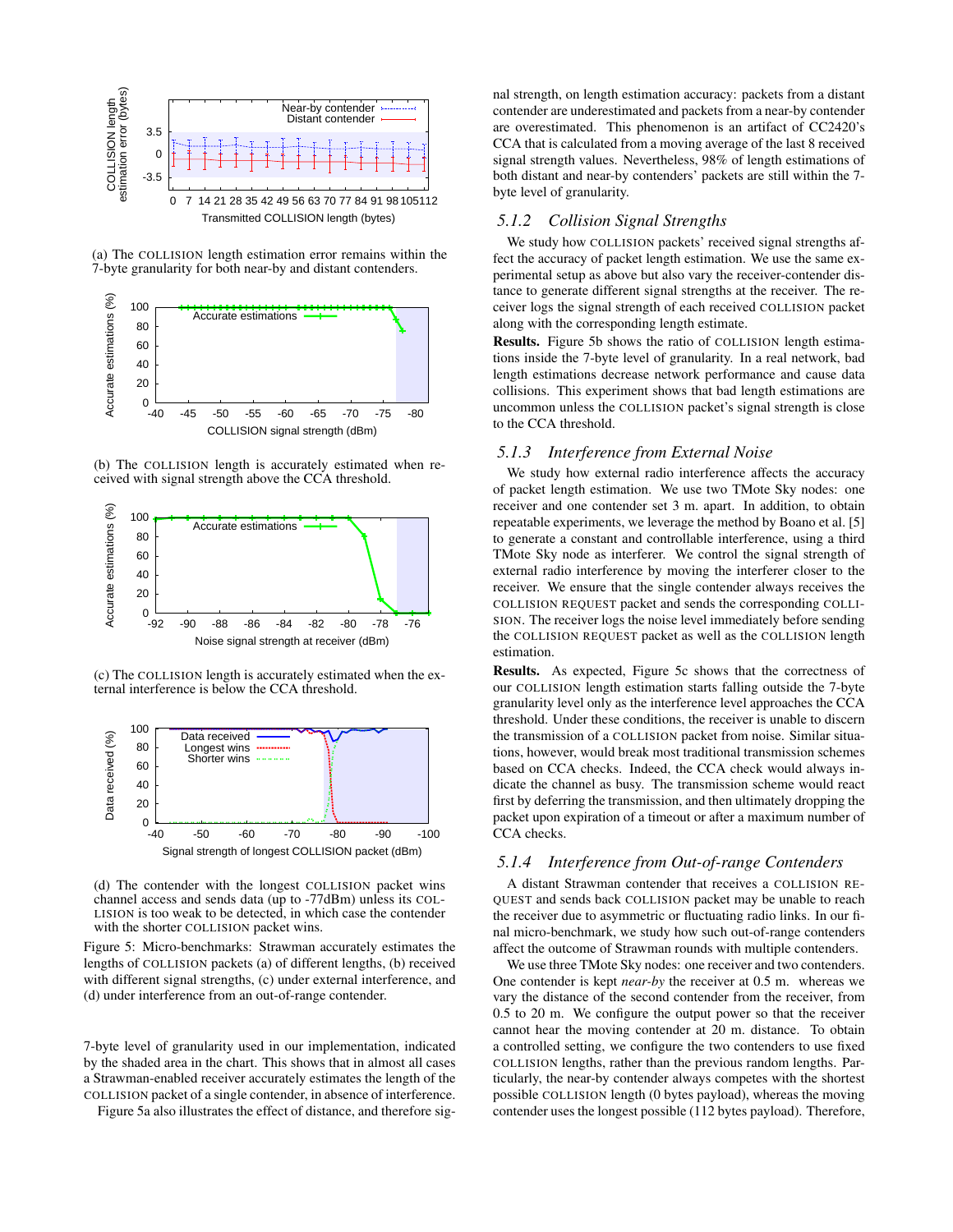

Figure 6: Contender radio duty cycle against wake-up interval. Strawman intervenes only when DATA collisions occur, and has no overhead otherwise. The  $x$  axis uses a logarithmic scale.

the moving contender should always be the one granted access to the channel, as long as the receiver hears its COLLISION packet. To analyze this aspect, we log the signal strength of the COLLISION packet coming from the moving node.

Results. Figure 5d shows the total delivery ratio for DATA packets sent by either contender, against the signal strength of the COLLI-SION packet coming from the moving node. As long as the signal strength of the moving contender is sufficiently high to be perceived by the receiver, the moving contender is scheduled to transmit the DATA packet, corresponding to almost 100% data delivery from this node.

The situation progressively reverses as the COLLISION signal strength of the moving contender becomes weaker, until the receiver hears only the short COLLISION packet from the near-by fixed node. Under these conditions, only the near-by node is allowed to transmit the DATA packet. Nevertheless, the receiver almost always successfully receives a DATA packet from either of the two contenders.

### 5.2 Energy Cost of Resolving Collisions

Strawman makes networks robust against traffic bursts, but has an energy cost when used. If the network is constantly overloaded with traffic, queues of pending packet form that induce an energy cost in the network. We perform an experiment to demonstrate the relationship between network traffic, number of contenders, and the radio duty cycle.

Setting. We simulate a network with a single receiver and four contenders in Cooja, which allows us to have perfect control of the system execution. All contenders are hidden to each other but have a perfect and static link to the receiver. Every contender generates a DATA packet once every 4 seconds. We vary the nodes' wakeup intervals from four times per second to once every 32 seconds. By increasing the wake-up interval, we expect the risk of DATA collisions to increase.

Results. Figure 6 shows the average radio duty cycle for contenders against their configured wake-up interval. With short wakeup intervals, the collision risk is small. As the wake-up interval increases, collisions occur more often and Strawman intervenes to reschedule DATA packets. According to this chart, this generates a limited energy overhead in the configurations we tested. Strawman's cost of rescheduling colliding DATA packets is indeed the difference between the single and the multi-contender curves in Figure 6.



Figure 7: Goodput in RI-MAC using Strawman and random backoff. Strawman achieves up to 77% higher goodput than random backoff for high data rates.

This experiment also demonstrates that Strawman networks are robust with regards to the configuration of the wake-up interval. Strawman's efficient contention resolution allows all packets destined to a given receiver to be delivered within the (few) wake-up intervals available. This is possible because Strawman quickly provides increased network capacity when needed, which in this case is precisely at the time of waking the receiver up.

## 5.3 Different Traffic Loads

We evaluate the performance of Strawman in sustaining a range of different traffic loads, especially in terms of the network capacity provided against different network demands. We also study the fairness properties of Strawman in allocating the available bandwidth among multiple contenders, and how the CCA threshold affects the performance we observe in this setting. We describe next the settings common to all experiments in this section.

Setting. We use TWIST [14], a testbed with 100 Tmote Sky sensor nodes that provides a particularly dense network: a single node transmission can be received by up to 65 other nodes. A dense network has a potentially large number of contenders, which is beneficial to study the performance of Strawman. We find that the TWIST topology results in a number of hidden terminals, an aspect that we investigate more deeply in Section 5.5. All nodes operate at maximum transmission power. We compare Strawman with our implementation of random backoff-based RI-MAC, as described in Section 4.

Our setup includes a single receiver node probing the channel for data once per second. All other nodes in the testbed act as contenders. The payload size of the DATA packets is 110 bytes: including the overhead of the network stack, this corresponds to a maximum sized 802.15.4 frame. We repeat the experiment using a wide range of data generation rates: from roughly one DATA packet per minute, up to 2 DATA packets per second. We expect the network to reach its maximum capacity within this interval. To measure the sink goodput, we log on the nodes all DATA packets transmitted and received. We exclude from the statistics duplicate DATA packets, which may occur in case of lost acknowledgements.

#### *5.3.1 Goodput and Fairness*

We start by measuring the receiver goodput against varying traffic loads, and by investigating the fairness properties of Strawman. Results. Figure 7 shows the receiver goodput against varying traffic loads for both Strawman and random backoff, in logarithmic scale. Strawman is able to receive all generated DATA packets up until a data generation rate of one packet per node every 4 seconds. Random backoff, in contrast, loses packets already at lower data generation rates, resulting in reduced goodput. The maximum goodput achieved for Strawman is 13.33 kbit/s. For random backoff, the maximum goodput is 7.55 kbit/s. The experiment logs show that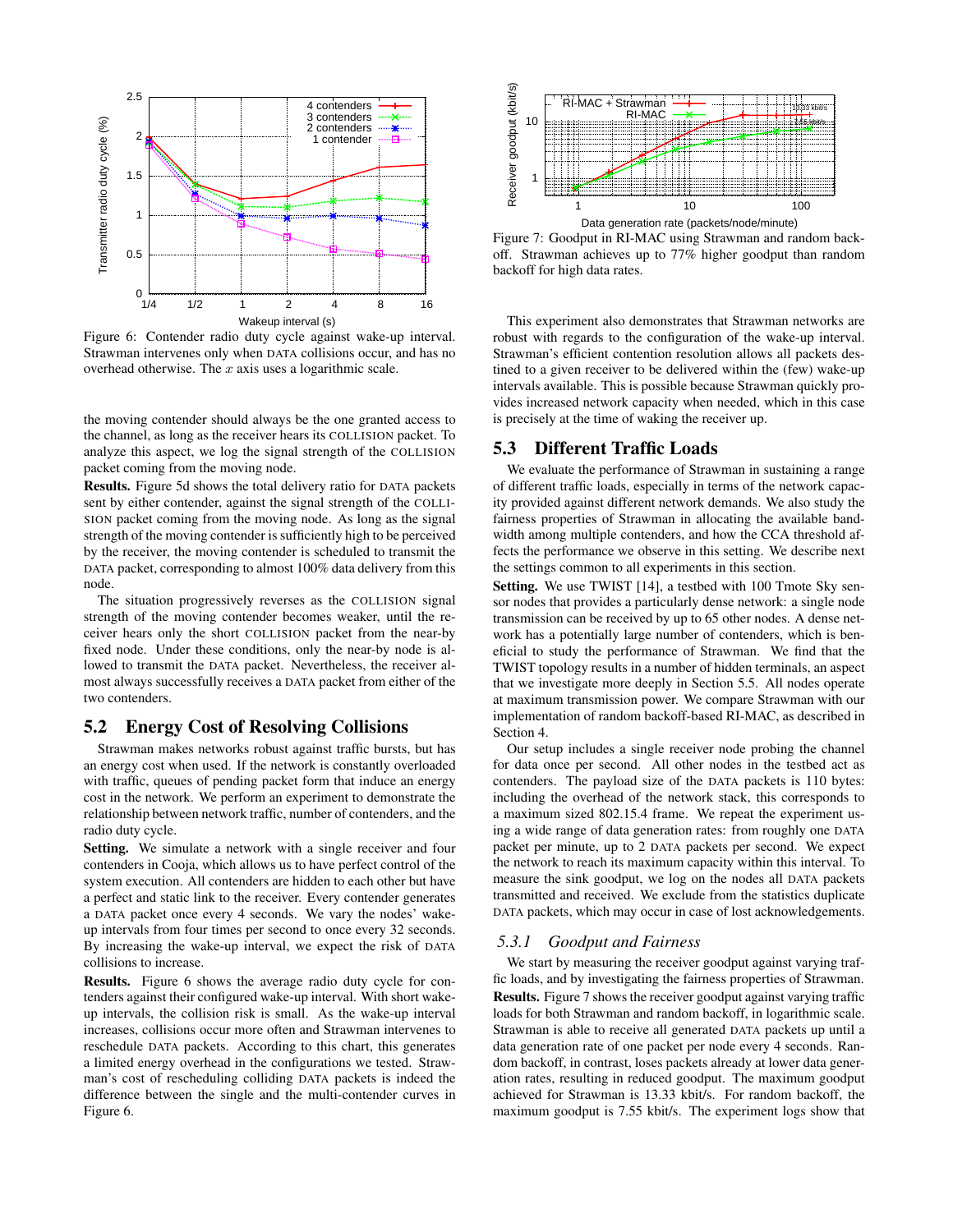

Figure 8: Fairness properties of Strawman and random backoff. Random backoff is driven by capture effect, and is thus unfair with regards to different contenders.



Figure 9: Influence of CCA threshold on Strawman and random backoff. In the best configuration, Strawman still performs better than random backoff.

Strawman successfully funnels over 15 DATA packets each wakeup, in comparison with random backoff's 8.6 packets.

We also investigate how Strawman divides the available bandwidth among contenders. To study this aspect, we use Jain's Index as a fairness measure calculated over the 30 most active contenders, as some nodes are in a grey-zone and do not participate in every round. Figure 8 shows the corresponding results in the same range of data generation rates of Figure 7 in logarithmic scale. The plot indicates that Strawman is generally more fair in scheduling contenders compared to random backoff. Indeed, the latter inherently relies on capture effect to decide which node, among multiple senders, ultimately delivers a packet. This entails that the choice is implicitly driven by the physical topology, and therefore likely to be biased towards near-by contenders. On the contrary, in Strawman the choice of which node is granted access to the channel is completely random.

#### *5.3.2 Clear Channel Assessment Sensitivity*

The detection of neighbors' ongoing transmissions is strongly influenced by the CCA threshold. In addition, it also affects the occurrence of hidden terminals, since contenders become more or less sensitive to hearing each other. Existing work postulate that, in principle, all hidden terminals conditions may be removed in a star network simply by increasing the sensitivity [39].

To investigate how Strawman is affected by the CCA threshold configuration, we repeat the experiments previously discussed using a fixed data generation rate: each node generates 15 DATA packets per minute, and we vary the CCA threshold across different repetitions.

Results. Figure 9 shows the goodput for different values of CCA threshold, ranging from -95 dBm to -65 dBm. Note that the  $y$  axis uses logarithmic scale. When the CCA threshold is set to low values, Strawman cannot distinguish COLLISION packets from background noise and does not schedule any DATA packets. The goodput performance consequently suffers. When the CCA threshold is set to a high value, Strawman cannot detect weak COLLISION trans-



Figure 10: Saturated link: goodput over time. Every node quickly obtains its fair share of the medium while the total goodput remains high.

missions and ignores contenders far from the receiver. On the other hand, in such situations random backoff suffers even more, since the hidden terminal problem is severely aggravated, and random backoff cannot deal efficiently with it.

The best overall performance we obtain in these experiments corresponds to a CCA threshold of -90 dBm. With this configuration, Strawman still performs better than random backoff, yielding a goodput of 9.7 kbit/s against 7.3 kbit/s. However, we are not aware of real deployments using CCA threshold settings different from the default one. Indeed, it is very difficult, let apart tedious, to run a statistically significant set of experiments to determine the best CCA threshold in a given environment.

### 5.4 Reacting to Sudden Traffic Bursts

We now study how Strawman handles intense traffic surges in which multiple contenders attempt to transmit at full speed to a single receiver, and in particular how Strawman allocates the bandwidth among contenders when new bursts are introduced into the network. Ideally, we expect Strawman to provide each active contender with a fair share of the medium while maximizing the overall throughput.

Setting. We use a 1-hop network with 8 TMote Sky nodes running RI-MAC with Strawman, measuring the resulting goodput. Seven of the nodes are configured to *always* contend for permission to transmit data to the single receiver. In contrast to the experiments in Section 5.3, this network is both smaller and has reduced logging, resulting in higher total goodput. The number of active contenders during the experiment varies at intervals of 10 seconds. Each data packet has a payload of 100 bytes.

Results. Figure 10 shows an excerpt of the goodput measurements over time. In the beginning, only node #1 is active. After 155 seconds, all nodes (#1-#7) become active for 10 seconds. Node #7 is then deactivated at time 165 seconds, leaving 6 contenders active. The remaining contenders are then progressively deactivated, one every 10 seconds, until the system is back to a condition with only node #1 is active. The chart brings two fundamental insights:

- 1. Strawman *instantaneously* matches changed traffic conditions; when the number of contenders suddenly increases from 1 to 7, Strawman quickly reacts without a significant reduction in the total goodput.
- 2. As the number of contenders varies, Strawman *evenly* divides the available bandwidth among the contenders in the system;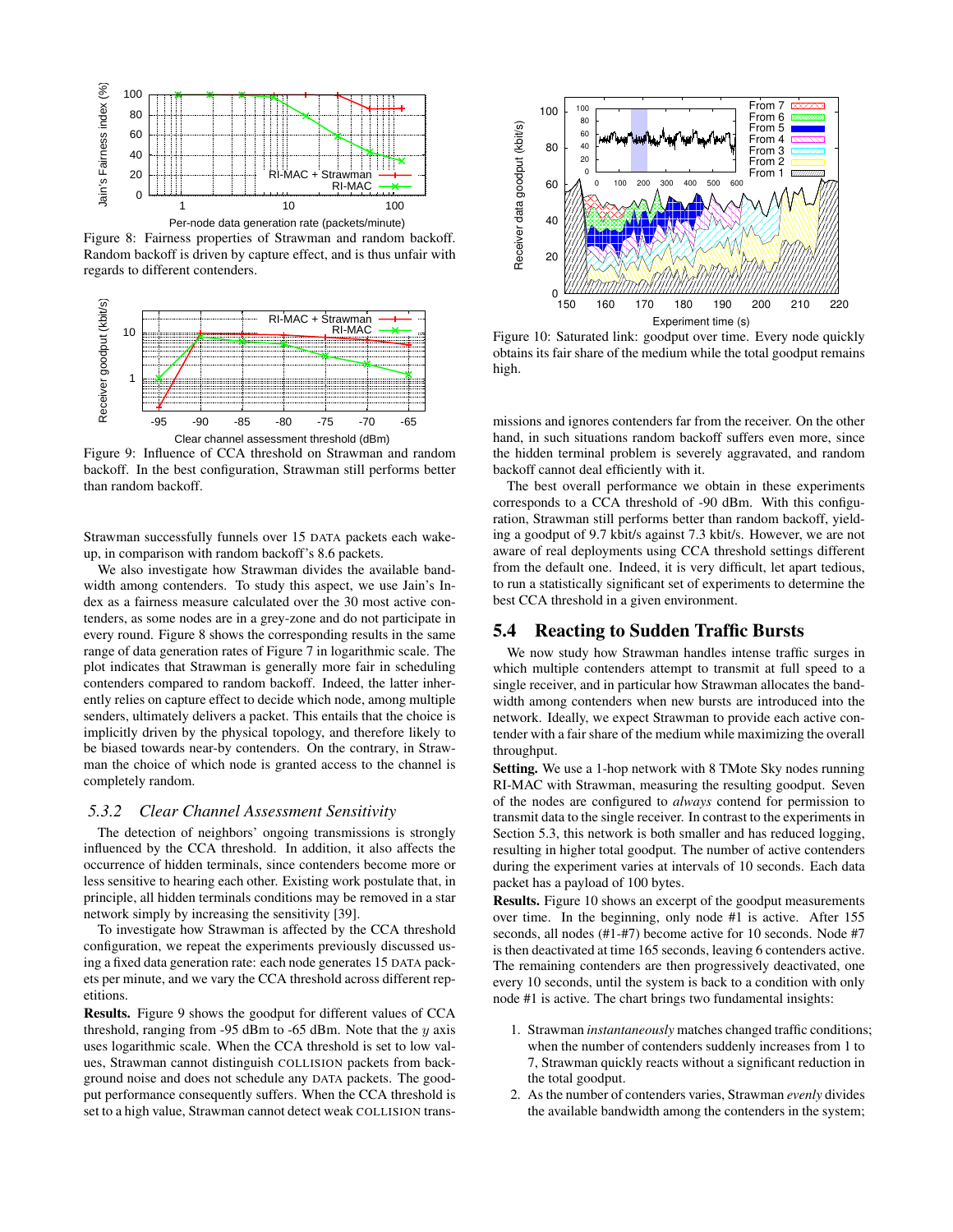

Figure 11: Saturated link: overall goodput performance. With Strawman, the receiver goodput remains high for up to 7 contenders, with no noticeable reduction already from the case with 3 contenders.

in the long run, this results in a fair allocation of bandwidth resources.

To provide a quantitative assessment on the overall goodput performance in this experiment, Figure 11 shows the average goodput depending on the number of active contenders. As expected, the total goodput is highest with only one contender: 61.3 kbit/s. At the opposite end of the spectrum, the total goodput with 7 active contenders is 50.1 kbit/s, yet there is no significant reduction already starting from the case with 3 active contenders. The chart therefore shows that Strawman successfully keeps the link almost saturated independently of the number of contenders.

## 5.5 Coping with Hidden Terminals

We aim at identifying the presence of hidden terminals in our setup, and their effect on Strawman's performance.

RI-BLACK BURST. To quantify the presence and effects of hidden terminals, we develop a variant of the Black Burst protocol proposed by Sobrinho et al. [33]. The Black Burst protocol, like Strawman, resolves contention by measuring the longest of several colliding transmissions. By contrast, Black Burst does not employ DECISION packets to inform the contenders who gains channel access, but instead relies on contenders' clear channel assessments: if the channel is clear, a contender concludes that its COLLISION packet was the longest and accesses the channel. The Black Burst protocol cannot cope with hidden terminals since it lacks the DE-CISION packet. We develop a receiver-initiated Black Burst variant that we call RI-BLACK BURST. The Black Burst protocol is designed for CSMA-based WiFi networks, and does not synchronize contenders with an initial COLLISION REQUEST transmission. To isolate the effects of hidden terminals, we therefore compare Strawman with RI-BLACK BURST.

Setting. We use the same TWIST testbed setup as in Section 5.3. In absence of hidden terminals, both Strawman and RI-BLACK BURST grant channel access to the same contenders. Indeed, as all contenders can hear each other, there will be only one of them that find the channel clear after transmitting of the COLLISION packet. However, in presence of hidden terminals, Strawman and RI-BLACK BURST behave differently. With RI-BLACK BURST multiple contenders that are hidden from each other may access the channel simultaneously. On the other hand, RI-BLACK BURST is slightly faster than Strawman, as it does not need to transmit the DECISION packet.

Results. Figure 12 shows the overall data delivery ratio of Strawman and RI-BLACK BURST against a varying number of contenders. We were unable to find more than 65 one-hop transmitters in our testbed. Based on these results, we conclude that hidden terminals do exist, but they affect the performance of RI-BLACK BURST only. Using Strawman, the overall data delivery remains high up



Figure 12: Data delivery using Strawman and RI-BLACK BURST. Strawman successfully mitigates hidden terminals up to 65 contenders. The  $x$  axis uses a logarithmic scale.

to 60 contenders: more than 85% of all Strawman rounds with 60 contenders successfully deliver the DATA packet. By contrast, RI-BLACK BURST delivers less than 60% of the DATA packets already with 3 contenders, and becomes drastically worse than Strawman as the number of contenders increases.

#### 5.6 Multi-hop Data Collection

We assess the impact of Strawman in a realistic network scenario by setting up a data collection network over a multi-hop topology. In such a scenario, the network operation is subject to issues such as concurrent control and application traffic, inter-node wireless interference, and packet losses and retransmissions.

Setting. We use 82 nodes in the TWIST testbed, this time by configuring the CC2420 radio chip to use a lower transmission power mode to promote multi-hop topologies. The resulting network setup stretches across at least 4 hops.

To establish multi-hop routes, we use the Contiki Collect protocol, which establishes a tree-shaped routing topology from all nodes to a sink using a routing metric based on ETX. Contiki Collect and TinyOS CTP have been shown to achieve similar performance in low-power data collection [19]. To study how our network is affected by sudden traffic bursts, we also instrument the protocol with the ability to temporarily disable all route maintenance. By doing so, we ensure that multiple traffic bursts are forwarded over the same routes, thus factoring out the influence of route maintenance on our study. Nevertheless, the setup still includes data collisions, retransmissions, and acknowledgements.

Using this setup, we test three different traffic patterns, corresponding to different settings we study to isolate the effect of Strawman in absence or presence of traffic burst. We test every traffic pattern for at least 40 minutes:

- No traffic (NT): the network generates no radio traffic. This profile serves to demonstrate Strawman's sensitivity to external noise and provides a baseline for the bursty traffic experiment.
- Periodic traffic (PT): each node generates a DATA packet every 5 minutes, on average. This allows us to study how Strawman handles sporadic collisions, mostly due to hidden terminals.
- Bursty traffic (BT): after making sure routes are stable, we disable route maintenance and instantaneously generate one DATA packet each on 8 randomly-selected nodes. This generates a sudden surge of traffic that yields intense collisions across multiple hops leading to the sink, which is the scenario we target.

Throughout the study, we compare Strawman against the random backoff-based version of RI-MAC. We draw our conclusions based on data delivery ratio at the sink and system-wide radio energy consumption.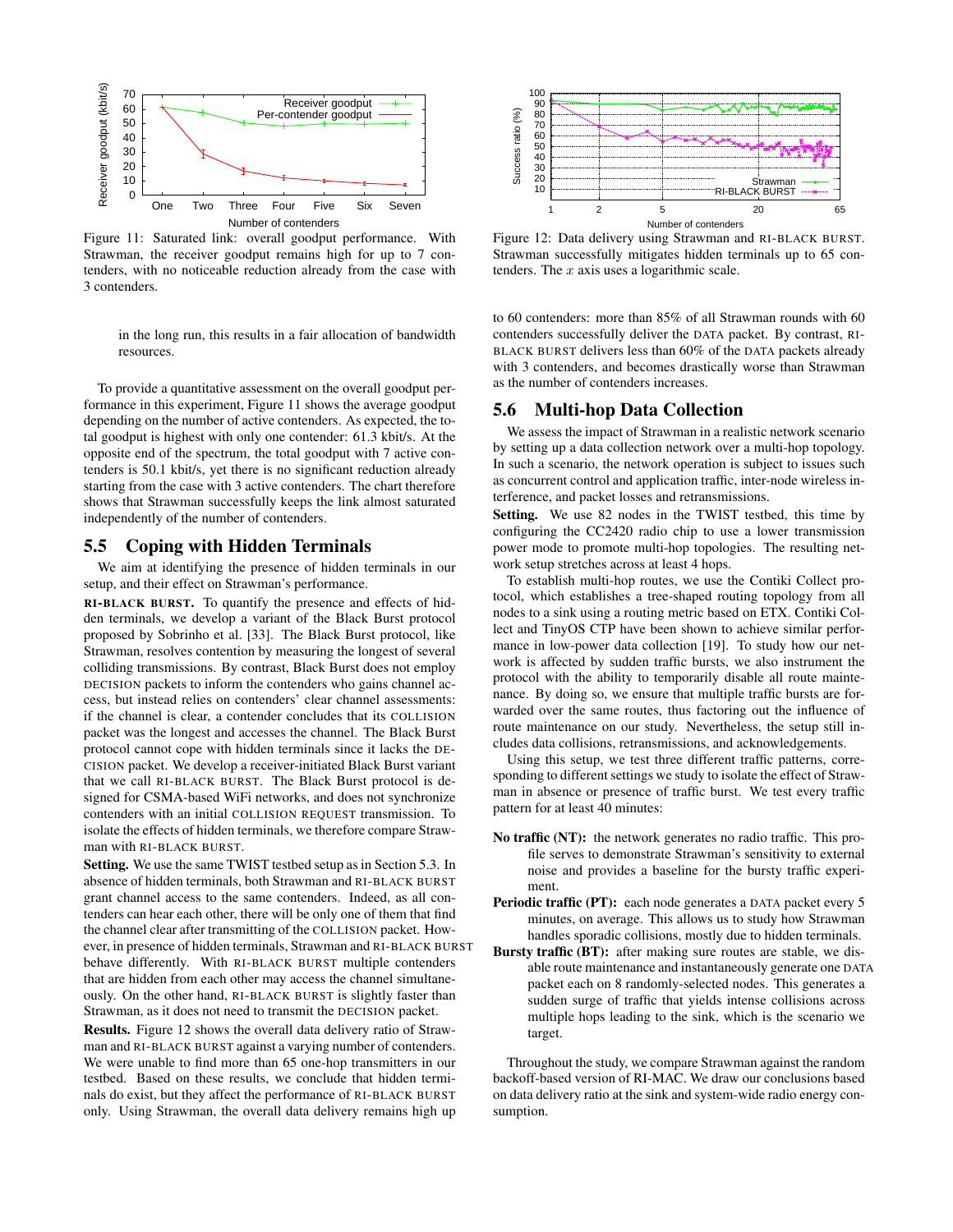|                            | $RI-MAC +$ | RI-MAC |
|----------------------------|------------|--------|
|                            | Strawman   |        |
| NT radio duty cycle $(\%)$ | 0.34       | 0.40   |
| PT radio duty cycle $(\%)$ | 3.94       | 4.40   |
| BT radio on-time (sec)     | 4.53       | 8.16   |

Table 1: Strawman improves on RI-MAC's energy consumption both in absence and in presence of collisions.

Results. Regardless of the traffic pattern, the data delivery at the sink is always comparable using Strawman or random back-off. Specifically, all 8 packets included in a traffic burst are always delivered to the sink in either configuration.

Table 1 shows energy consumption figures under different traffic profiles. Already with no radio traffic (NT), Strawman slightly reduces the necessary radio duty cycle. We attribute this behavior to its ability to more quickly distinguish channel noise from actual transmissions. In particular, when RI-MAC mistakes channel noise for DATA and sends a COLLISION REQUEST packet, Strawman immediately expects a COLLISION packet in reply. If this does not happen, Strawman immediately turns the radio off. With random backoff, by contrast, RI-MAC must wait for the duration of the backoff window before turning off the radio again.

Under periodic traffic (PT), the Strawman-enabled network has a lower radio duty cycle than the backoff-based RI-MAC network. This improvement is due to Strawman's ability to immediately resolve collisions thus avoiding the need for later retransmissions.

To quantify the net energy overhead due to radio communication under bursty traffic (BT), we subtract the NT radio duty cycle discussed above from the total radio usage during each burst. We report the total radio on-time to funnel the packet burst to the sink on the bottom row of Table 1. Compared to the backoff-based RI-MAC, Strawman halves this figure in our setting. As a result, Strawman makes the network much more robust against sudden traffic bursts, by reducing the energy overhead of contention resolution when collisions occur.

## 6. RELATED WORK

Strawman builds on the body of work in contention resolution schemes, on protocols dealing with traffic bursts, as well as on recent findings about simultaneous wireless transmissions. In the following, we briefly survey the literature on these topics.

Contention resolution schemes. Common solutions to channel contention problems are random back-off schemes, even in traditional networks. Such techniques are also applied in the wireless domain, and specifically to sensor networks [17, 27, 38]. In this context, one of the main design choices is the random distribution to sample from. As examples, early solutions use uniform distributions [27], whereas Jamieson et al. propose a geometric distribution [17]. Strawman differentiates from these techniques in the use of *active* contenders, as opposed to the passive behavior of competing nodes when using random back-off. Nevertheless, the work on random distributions carried out in this context has inspired us to use a geometric distribution which provides advantages over uniform distributions [12].

Strawman's core mechanisms bear similarities with bit-dominance protocols. However, Strawman leverages dynamic priorities rather than static, as contenders in Strawman compete with different priorities every time. Solutions inspired by bit-dominance protocols exist also in the wireless domain [26, 30]. However, they require the underlying physical medium to be based on On-Off-Keying (OOK) modulation. By contrast, Strawman does not impose requirements

on the underlying modulation mechanism. The Black Burst [33] protocol by Sobrinho et al. and the HIPERLAN protocol [16] are similar to Strawman in that they measure packet lengths to resolve contention; the contender with the longest transmission wins channel access. Like Strawman, they are designed for wireless networks and do not rely on OOK modulation. Unlike Strawman, they do not cope with hidden terminals, and are not designed for duty-cycled low-power networks. We develop a receiver-initiated version of the Black Burst protocol and compare it with Strawman in Section 5.5, to quantify the performance effects of hidden terminals on receiverinitiated low-power protocols.

To avoid collisions due to hidden terminal problems, Request-To-Send/Clear-To-Send (RTS/CTS) protocols are typically used. However, they are shown to exhibit a considerable overhead when used for wireless transmissions [4, 27]. Alternative solutions also exist. For instance, ZigZag decoding [13] exploits the effects due to interference cancellation in 802.11 networks to enable decoding of colliding packets. Strawman uses a form of RTS/CTS mechanism to resolve collisions, yet this is based on multiple simultaneous transmissions, in a sense similarly to ZigZag decoding. We are not aware of other collision resolution mechanisms based on multiple simultaneous transmitters in sensor networks. Strawman leverages this technique to improve on the resulting latency and throughput.

Dealing with traffic bursts. Strawman operates at the MAC level. In this context, the predominant approach in sensor networks is CSMA, because of its simplicity and low overhead compared to TDMA [40]. To deal with traffic bursts, adaptive MAC protocols change their operation along different dimensions, e.g., by tuning the wake-up periods [1, 15], by using packet trains, and by alternating between CSMA and TDMA techniques [31]. Namboodiri and Keshavarzian designed Alert, a MAC protocol designed for traffic bursts in mostly idle networks [23]. Their goal is to minimize the delay of the first message. They reduce contention by a combination of time and frequency multiplexing. These MAClevel techniques are complementary to Strawman, as they operate at the protocol level rather than during the actual transmission of the individual packets, as Strawman does.

In a broader perspective, the existing literature includes several mechanisms for handling traffic bursts in sensor networks. These typically entail some form of cross-layer interaction, either by requiring information sharing between layers, or by affecting the performance of upper layers. As a result, these need to be aware of the underlying mechanisms to counteract their influence. Examples include ESRT that requires interaction between the application layer and the MAC layer [32], and the adaptive MAC layer by Woo and Culler [38], which uses random back-off, thus incurring performance penalties for the application layer. Differently, Strawman does not require application awareness or cross-layer interactions. Simultaneous wireless transmissions. A few recent works exploit low-level radio effects [8, 9]. As examples, Demirbas et al. use radio collisions to implement Pollcast and Countcast, network primitives that enable voting among immediate neighbors [8]. Dutta et al. show that collisions of identical 802.15.4 packets do not necessarily lead to data corruption, and implement an anycast-like primitive called Backcast [9]. Lu and Whitehouse exploit the capture effect for rapid flooding of sensor networks [22]. The Glossy protocol relies on what the authors call *constructive interference*, i.e. the superposition of the same RF signals generated by multiple senders, to further improve flooding efficiency [11]. Whitehouse et al. present a mechanism for recovering partial information from semi-collided packets [37]. Unlike these approaches, Strawman does not attempt to extract information from the colliding packets,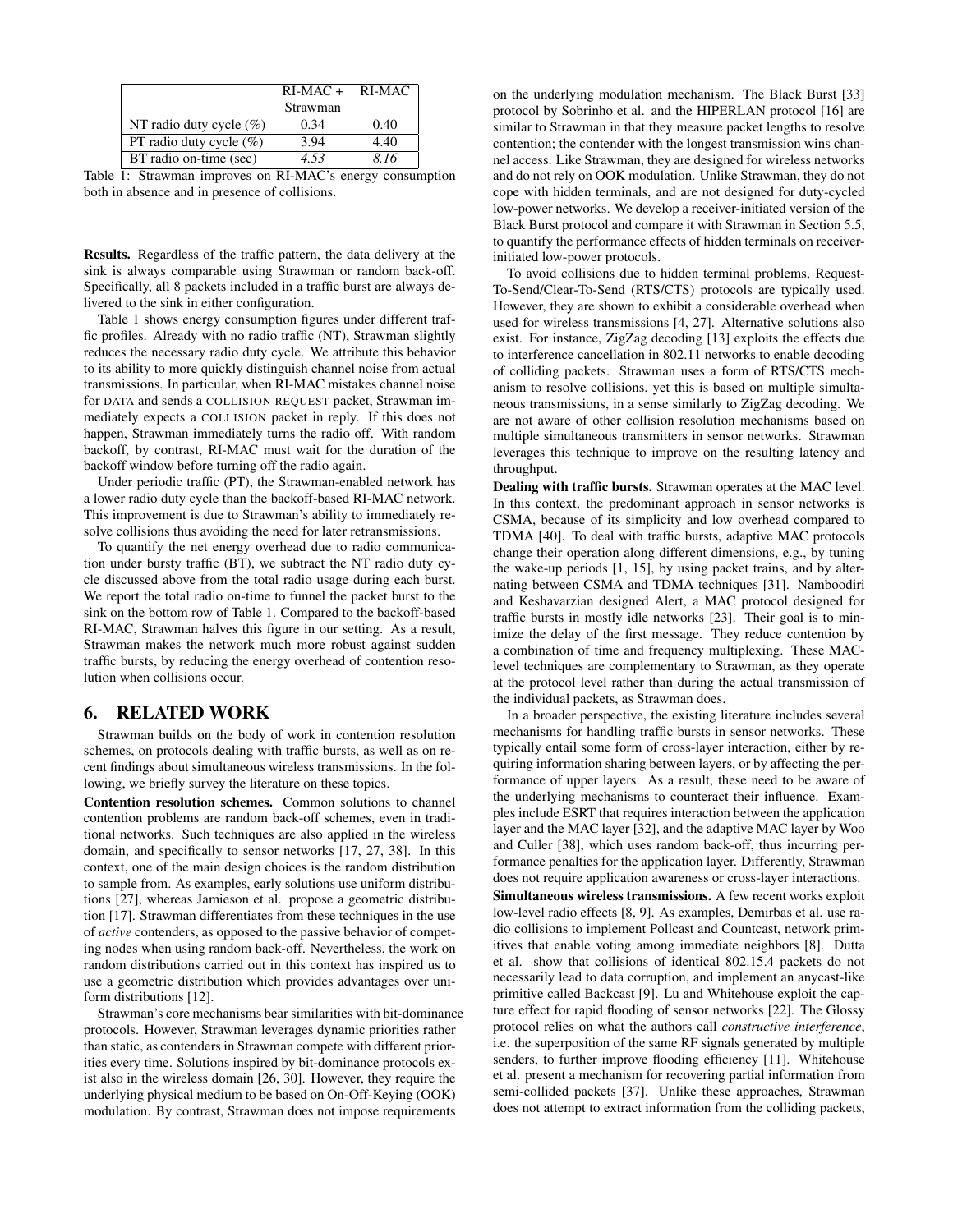but we measure the duration of the longest transmission to infer the length of the longest packet. Once again, Strawman is therefore not bound to any specific radio modulation or encoding technique.

# 7. CONCLUSIONS

We present Strawman, a new contention resolution mechanism for low-power wireless networks. Strawman leverages synchronized packet collisions to implement efficient and fair contention resolution among hidden terminals.

Strawman is designed for low-power networks that experience traffic bursts, but is activated only upon detecting data collisions and has zero overhead unless needed. We have implemented and evaluated Strawman in a receiver-initiated protocol, where it replaces the traditional backoff-based mechanism. Our testbed experiments show that without Strawman, a small number of hidden terminals may drastically degrade performance during traffic bursts whereas Strawman enables high throughput even in the presence of a large number of hidden contenders. Lastly, we show that Strawman can reduce the radio duty cycles in data collection networks, both when the traffic is regular and when sudden traffic bursts occur.

## 8. ACKNOWLEDGEMENTS

This work was partially supported by VINNOVA, the Swedish Agency for Innovation Systems, by the Swedish Foundation for Strategic Research, by the EU Commission and by CONET, the Cooperating Objects Network of Excellence.

## 9. REFERENCES

- [1] M. Anwander, G. Wagenknecht, T. Braun, and K. Dolfus. Beam: A burst-aware energy-efficient adaptive mac protocol for wireless sensor networks. In *International Conference on Networked Sensing Systems (INSS)*, 2010.
- [2] A. Arora, P. Dutta, S. Bapat, V. Kulathumani, H. Zhang, V. Naik, V. Mittal, H. Cao, M. Demirbas, M. Gouda, Y. Choi, T. Herman, S. Kulkarni, U. Arumugam, M. Nesterenko, A. Vora, and M. Miyashita. A line in the sand: A wireless sensor network for target detection, classification, and tracking. *Computer Networks*, 46(5), Dec. 2004.
- [3] G. Barrenetxea, F. Ingelrest, G. Schaefer, M. Vetterli, O. Couach, and M. Parlange. Sensorscope: Out-of-the-box environmental monitoring. In *ACM/IEEE IPSN*, 2008.
- [4] V. Bharghavan, A. Demers, S. Schenker, and L. Zhang. MACAW: a Media Access Protocol for Wireless LANs. In *ACM SIGCOMM*, London, UK, 1994.
- [5] C. A. Boano, Z. He, Y. Li, T. Voigt, M. Zuniga, and A. Willig. Controllable Radio Interference for Experimental and Testing Purposes in Wireless Sensor Networks. In *IEEE SenseApp*, Zurich, Switzerland, Oct. 2009.
- [6] M. Buettner, G. V. Yee, E. Anderson, and R. Han. X-MAC: a short preamble MAC protocol for duty-cycled wireless sensor networks. In *ACM SenSys*, Boulder, Colorado, USA, 2006.
- [7] N. Burri, P. von Rickenbach, and R. Wattenhofer. Dozer: ultra-low power data gathering in sensor networks. In *ACM/IEEE IPSN*, Cambridge, Massachusetts, USA, 2007.
- [8] M. Demirbas, O. Soysal, and M. Hussain. Singlehop Collaborative Feedback Primitive for Wireless Sensor Networks. In *IEEE INFOCOM*, 2008.
- [9] P. Dutta, S. Dawson-Haggerty, Y. Chen, C.-J. M. Liang, and A. Terzis. Design and Evaluation of a Versatile and Efficient

Receiver-Initiated Link Layer for Low-Power Wireless. In *ACM SenSys*, Zurich, Switzerland, Nov. 2010.

- [10] A. El-Hoiydi, J.-D. Decotignie, C. C. Enz, and E. L. Roux. Poster Abstract: WiseMAC, an Ultra Low Power MAC Protocol for the WiseNET Wireless Sensor Network. In *ACM SenSys*, 2003.
- [11] F. Ferrari, M. Zimmerling, L. Thiele, and O. Saukh. Efficient network flooding and time synchronization with Glossy. In *Proceedings of the International Conference on Information Processing in Sensor Networks (ACM/IEEE IPSN)*, Chicago, IL, USA, April 2011.
- [12] E. Ghadimi, P. Soldati, F. Österlind, H. Zhang, and M. Johansson. Hidden terminal-aware contention resolution with an optimal distribution. In *The Eighth IEEE International Conference on Mobile Ad-hoc and Sensor Systems (MASS)*, 2011.
- [13] S. Gollakota and D. Katabi. Zigzag decoding: combating hidden terminals in wireless networks. *SIGCOMM Comput. Commun. Rev.*, 38(4), 2008.
- [14] V. Handziski, A. Köpke, A. Willig, and A. Wolisz. TWIST: a scalable and reconfigurable testbed for wireless indoor experiments with sensor networks. In *Proceedings of the 2nd international workshop on Multi-hop ad hoc networks: from theory to reality (REALMAN'06)*, 2006.
- [15] P. Hurni and T. Braun. Maxmac: A maximally traffic-adaptive mac protocol for wireless sensor networks. In *Proceedings of the European Conference on Wireless Sensor Networks (EWSN)*, Coimbra, Portugal, Feb. 2010.
- [16] P. Jacquet, P. Minet, P. Mühlethaler, and N. Rivierre. Priority and collision detection with active signaling - the channel access mechanism of hiperlan. *Wireless Personal Communications*, 1997.
- [17] K. Jamieson, H. Balakrishnan, and Y. C. Tay. Sift: a MAC Protocol for Event-Driven Wireless Sensor Networks. In *Proceedings of the European Conference on Wireless Sensor Networks (EWSN)*, Zurich, Switzerland, Feb. 2006.
- [18] S. Kim, R. Fonseca, P. Dutta, A. Tavakoli, D. Culler, P. Levis, S. Shenker, and I. Stoica. Flush: A reliable bulk transport protocol for multihop wireless networks. In *Proceedings of the International Conference on Embedded Networked Sensor Systems (ACM SenSys)*, Sydney, Australia, Nov. 2007.
- [19] J. Ko, J. Eriksson, N. Tsiftes, S. Dawson-Haggerty, M. Durvy, J. Vasseur, A. Terzis, A. Dunkels, and D. Culler. Beyond Interoperability: Pushing the Performance of Sensornet IP Stacks. In *Proceedings of the International Conference on Embedded Networked Sensor Systems (ACM SenSys)*, Seattle, WA, USA, 2011.
- [20] K. Leentvaar and J. Flint. The capture effect in FM receivers. *Communications, IEEE Transactions on*, 24(5):531–539, 1976.
- [21] P. Levis, N. Patel, D. Culler, and S. Shenker. Trickle: A self-regulating algorithm for code propagation and maintenance in wireless sensor networks. In *Proceedings of the USENIX Symposium on Networked Systems Design & Implementation (NSDI)*, Mar. 2004.
- [22] J. Lu and K. Whitehouse. Flash flooding: Exploiting the capture effect for rapid flooding in wireless sensor networks. In *IEEE INFOCOM*, Rio de Janeiro, Brazil, Apr. 2009.
- [23] B. Namboodiri and A. Keshavarzian. Alert: An adaptive low-latency event-driven mac protocol for wireless sensor networks. In *ACM/IEEE IPSN*, St. Louis, USA, Apr. 2008.